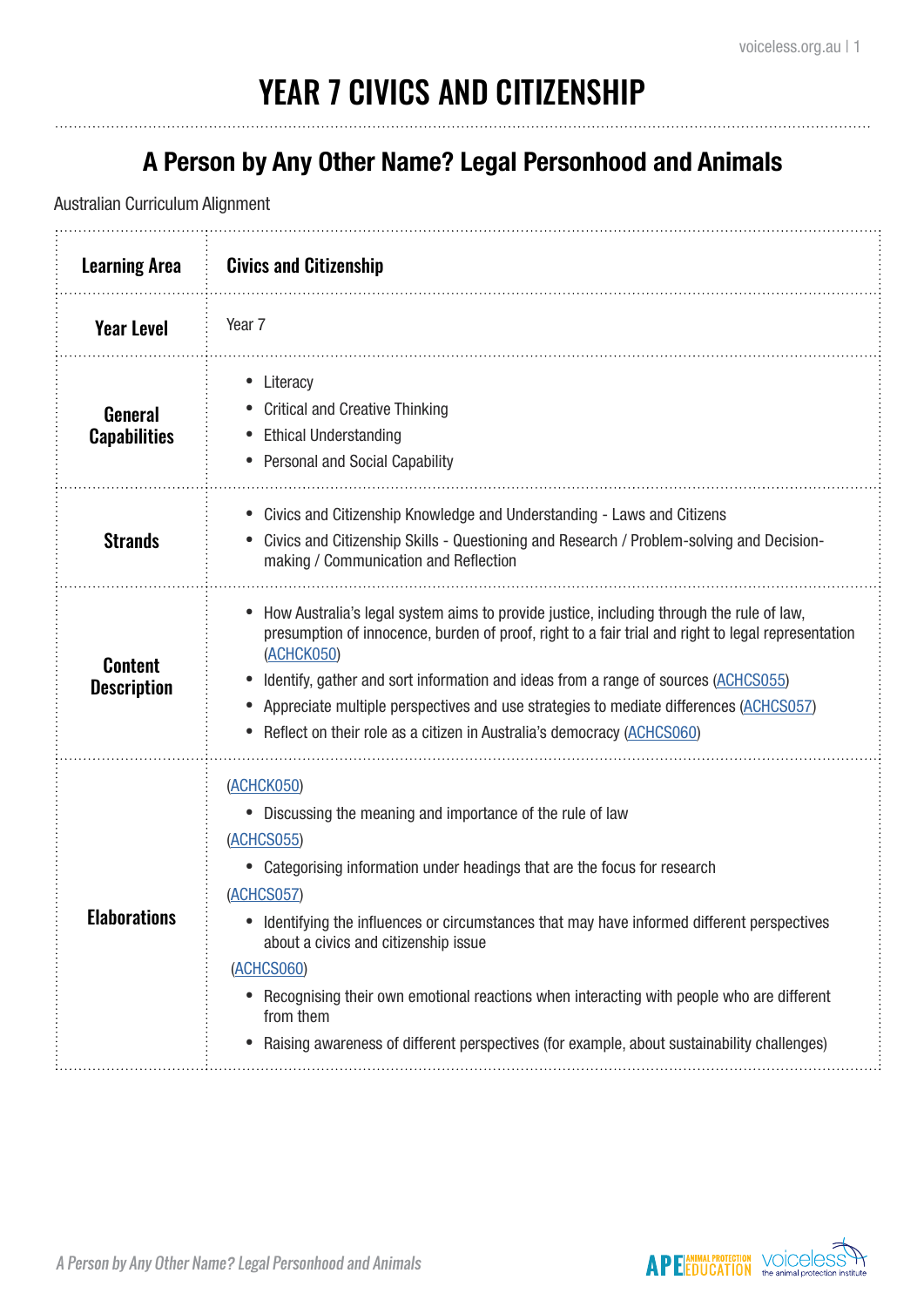| <b>Elaborations</b>                            | (ACELA1553)<br>• Experimenting with ways to present personal viewpoints through innovating with texts<br>(ACELT1633)<br>• Exploring and reflecting on representations of values (for example love, freedom, integrity) in<br>literature drawn from cultures and times different from the students' own<br>(ACELT1635)<br>• Establishing a wide reading list on a particular issue based on personal preference and<br>establishing reasons for the inclusion of these texts<br>(ACELT1773)<br>• By comparing texts, writing or speaking about how well the author constructed the opening<br>and closing sections of the text and used 'hooks' to keep the reader/viewer/listener engaged<br>and reading on/watching/listening to the end<br>(ACELY1740)<br>• Exploring and identifying moral and ethical dimensions of an issue represented in different<br>texts, and how these align or contradict with personal and others' perspectives<br>Understanding the role of intonation, pausing, punctuation and combinations of clause and<br>rhythm in spoken language<br>(ACELY1811)<br>• Participating in pair, group, class, school and community speaking and listening situations,<br>including informal conversations, discussions, debates and presentations<br>(ACELY1746)<br>Presenting arguments that advance opinions, justify positions, and make judgments in<br>order to persuade others about issues such the importance of maintaining balance in the<br>biosphere |
|------------------------------------------------|------------------------------------------------------------------------------------------------------------------------------------------------------------------------------------------------------------------------------------------------------------------------------------------------------------------------------------------------------------------------------------------------------------------------------------------------------------------------------------------------------------------------------------------------------------------------------------------------------------------------------------------------------------------------------------------------------------------------------------------------------------------------------------------------------------------------------------------------------------------------------------------------------------------------------------------------------------------------------------------------------------------------------------------------------------------------------------------------------------------------------------------------------------------------------------------------------------------------------------------------------------------------------------------------------------------------------------------------------------------------------------------------------------------------------------------------------------------------------------|
| Cross-<br><b>Curricular</b><br><b>Priority</b> | <b>Sustainability</b><br><b>World Views</b><br>$\underline{\text{01.5}}$ - World views are formed by experiences at personal, local, national and global levels, and are<br>linked to individual and community actions for sustainability.                                                                                                                                                                                                                                                                                                                                                                                                                                                                                                                                                                                                                                                                                                                                                                                                                                                                                                                                                                                                                                                                                                                                                                                                                                         |

**Acknowledgments:** This Australian Curriculum alignment statement is based on the Australian Curriculum, Assessment and Reporting Authority (ACARA) materials, which are licensed under [CC BY 4.0](https://creativecommons.org/licenses/by/4.0). The material has been modified from the [Australian Curriculum website](http://www.australiancurriculum.edu.au) (accessed April 2018).

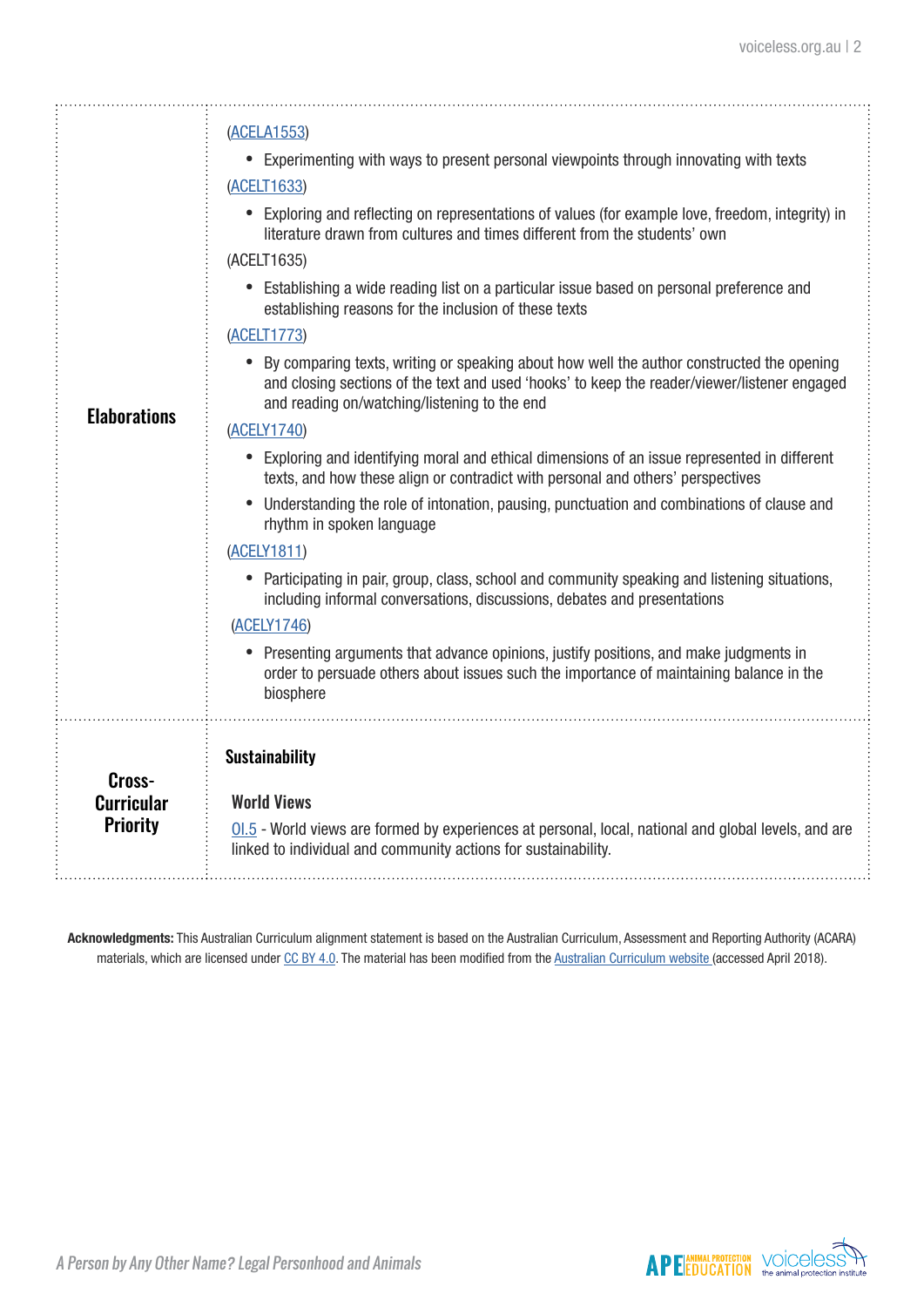### YEAR 9 ENGLISH

#### **Seeing the World Through Their Eyes – Animals' Viewpoints in our Lives**

| <b>Learning Area</b>                 | <b>English</b>                                                                                                                                                                                                                                                                                                                                                                                                                                                                                                                                                                                                                                                                                                                                                                                                                                                                                                                                                                                                                                                                                                                                                                                                                                                                                                                                  |
|--------------------------------------|-------------------------------------------------------------------------------------------------------------------------------------------------------------------------------------------------------------------------------------------------------------------------------------------------------------------------------------------------------------------------------------------------------------------------------------------------------------------------------------------------------------------------------------------------------------------------------------------------------------------------------------------------------------------------------------------------------------------------------------------------------------------------------------------------------------------------------------------------------------------------------------------------------------------------------------------------------------------------------------------------------------------------------------------------------------------------------------------------------------------------------------------------------------------------------------------------------------------------------------------------------------------------------------------------------------------------------------------------|
| <b>Year Level</b>                    | Year 9                                                                                                                                                                                                                                                                                                                                                                                                                                                                                                                                                                                                                                                                                                                                                                                                                                                                                                                                                                                                                                                                                                                                                                                                                                                                                                                                          |
| General<br><b>Capabilities</b>       | <b>Personal and Social Capability</b><br>Literacy<br><b>Intercultural Capability</b><br><b>Ethical Understanding</b><br><b>Critical and Creative Thinking</b><br>Information and Communication Technology Capability                                                                                                                                                                                                                                                                                                                                                                                                                                                                                                                                                                                                                                                                                                                                                                                                                                                                                                                                                                                                                                                                                                                            |
| <b>Strands</b>                       | Language - Language for Interaction<br>Literature - Literature and Context / Responding to literature / Creating Literature<br>Literacy - Interacting with Others / Creating Texts                                                                                                                                                                                                                                                                                                                                                                                                                                                                                                                                                                                                                                                                                                                                                                                                                                                                                                                                                                                                                                                                                                                                                              |
| <b>Content</b><br><b>Description</b> | Understand that authors innovate with text structures and language for specific purposes<br>and effects (ACELA1553)<br>Interpret and compare how representations of people and culture in literary texts are drawn<br>from different historical, social and cultural contexts (ACELT1633).<br>Explore and reflect on personal understanding of the world and significant human<br>experience gained from interpreting various representations of life matters in texts<br>(ACELT1635)<br>Create literary texts, including hybrid texts, that innovate on aspects of other texts, for<br>example by using parody, allusion and appropriation (ACELT1773)<br>Listen to spoken texts constructed for different purposes, for example to entertain and to<br>persuade, and analyse how language features of these texts position listeners to respond in<br>particular ways (ACELY1740)<br>Use interaction skills to present and discuss an idea and to influence and engage an<br>audience by selecting persuasive language, varying voice tone, pitch, and pace, and using<br>elements such as music and sound effects (ACELY1811)<br>Create imaginative, informative and persuasive texts that present a point of view and<br>advance or illustrate arguments, including texts that integrate visual, print and/or audio<br>features (ACELY1746) |

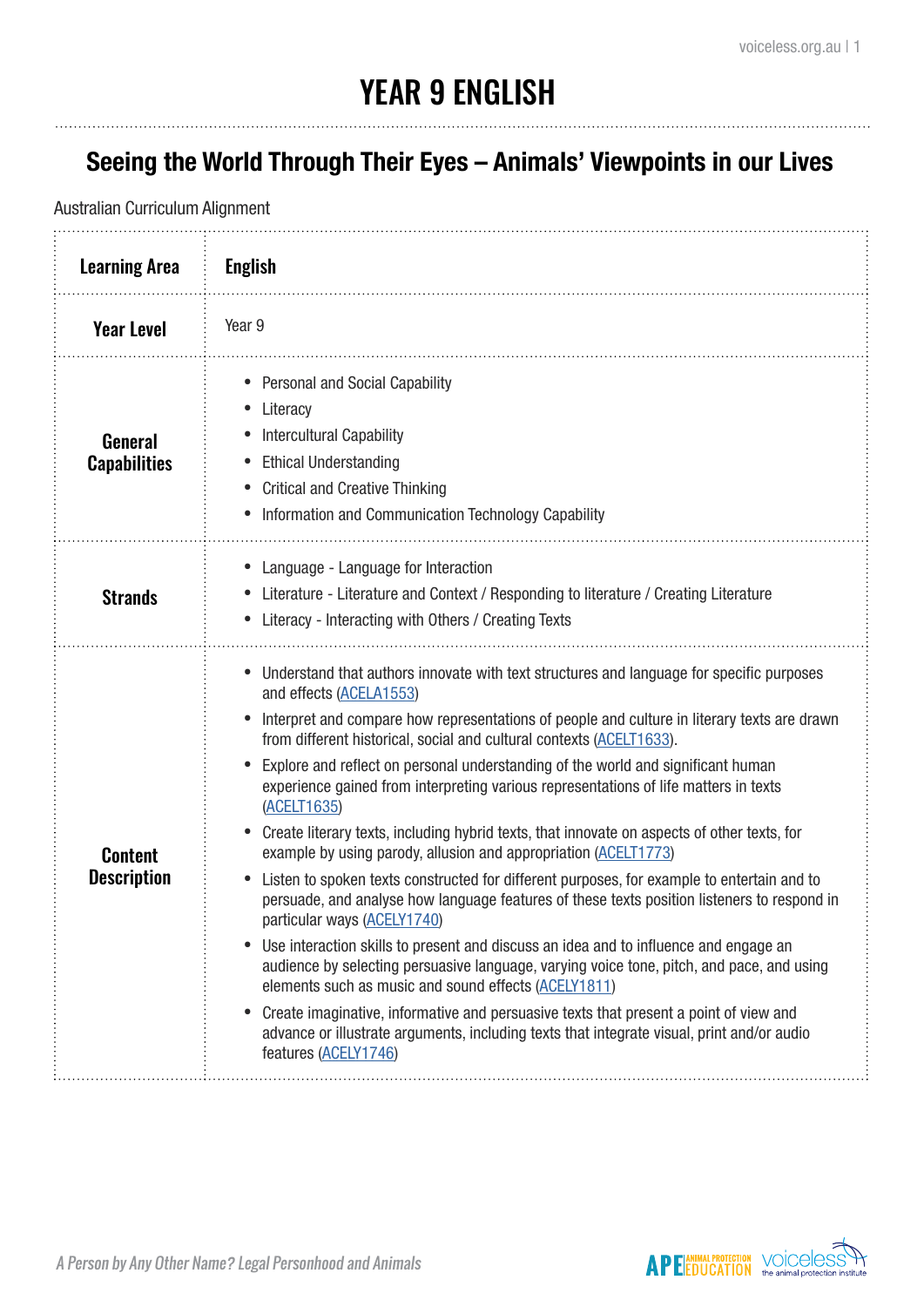| Cross-                        | <b>Sustainability</b>                                                                                                                                                                        |  |
|-------------------------------|----------------------------------------------------------------------------------------------------------------------------------------------------------------------------------------------|--|
| Curricular<br><b>Priority</b> | <b>World Views</b><br>01.5 - World views are formed by experiences at personal, local, national and global levels, and are<br>linked to individual and community actions for sustainability. |  |

**Acknowledgments:** This Australian Curriculum alignment statement is based on the Australian Curriculum, Assessment and Reporting Authority (ACARA) materials, which are licensed under [CC BY 4.0](https://creativecommons.org/licenses/by/4.0). The material has been modified from the [Australian Curriculum website](http://www.australiancurriculum.edu.au) (accessed April 2018).

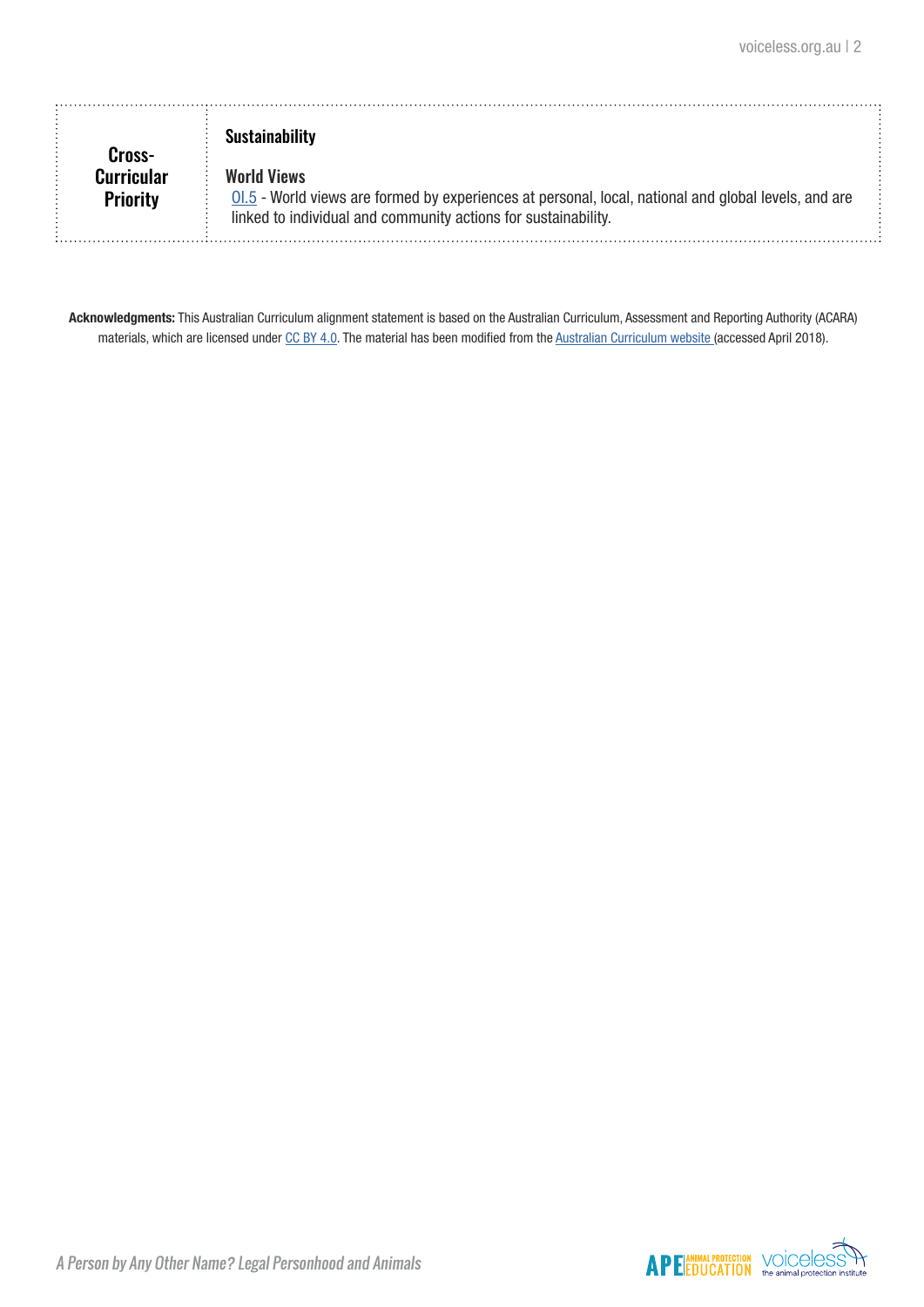### YEAR 10 GEOGRAPHY

#### **What Are Our Attitudes Towards the Legal Status of Animals: Property or Persons?**

| <b>Learning Area</b>                 | Geography                                                                                                                                                                                                                                                                                                                                                                                                                                                                                                                                                                                                                                                                                                                                                                                                                                                                                                                                                                                                                                                                                                                                                                                                                                                                                                        |
|--------------------------------------|------------------------------------------------------------------------------------------------------------------------------------------------------------------------------------------------------------------------------------------------------------------------------------------------------------------------------------------------------------------------------------------------------------------------------------------------------------------------------------------------------------------------------------------------------------------------------------------------------------------------------------------------------------------------------------------------------------------------------------------------------------------------------------------------------------------------------------------------------------------------------------------------------------------------------------------------------------------------------------------------------------------------------------------------------------------------------------------------------------------------------------------------------------------------------------------------------------------------------------------------------------------------------------------------------------------|
| <b>Year Level</b>                    | Year 10                                                                                                                                                                                                                                                                                                                                                                                                                                                                                                                                                                                                                                                                                                                                                                                                                                                                                                                                                                                                                                                                                                                                                                                                                                                                                                          |
| General<br><b>Capabilities</b>       | <b>Ethical Understanding</b><br>$\bullet$<br><b>Critical and Creative Thinking</b><br>Literacy<br>Personal and Social Capability<br>Intercultural Understanding<br>Numeracy<br>Information and Communication Technology Capability                                                                                                                                                                                                                                                                                                                                                                                                                                                                                                                                                                                                                                                                                                                                                                                                                                                                                                                                                                                                                                                                               |
| <b>Strands</b>                       | Geographical Knowledge and Understanding - Environmental change and management<br>Geographical Inquiry and Skills - Observing, Questioning, planning / Collecting, Recording,<br>Evaluating and Representing / Interpreting, Analysing and Concluding / Communicating /<br>Reflecting and Responding                                                                                                                                                                                                                                                                                                                                                                                                                                                                                                                                                                                                                                                                                                                                                                                                                                                                                                                                                                                                             |
| <b>Content</b><br><b>Description</b> | Human-induced environmental changes that challenge sustainability (ACHGK070)<br>$\bullet$<br>Environmental world views of people and their implications for environmental management<br>(ACHGK071)<br>Develop geographically significant questions and plan an inquiry that identifies and applies<br>appropriate geographical methodologies and concepts (ACHGS072)<br>Interpret and analyse multi-variable data and other geographical information using<br>qualitative and quantitative methods, and digital and spatial technologies as appropriate,<br>to make generalisations and inferences, propose explanations for patterns, trends,<br>relationships and anomalies, and predict outcomes (ACHGS076)<br>Present findings, arguments and explanations in a range of appropriate communication<br>forms, selected for their effectiveness and to suit audience and purpose; using relevant<br>geographical terminology, and digital technologies as appropriate (ACHGS079)<br>Reflect on and evaluate findings of an inquiry to propose individual and collective action<br>in response to a contemporary geographical challenge, taking account of environmental,<br>economic, political and social considerations; and explain the predicted outcomes and<br>consequences of their proposal (ACHGS080) |

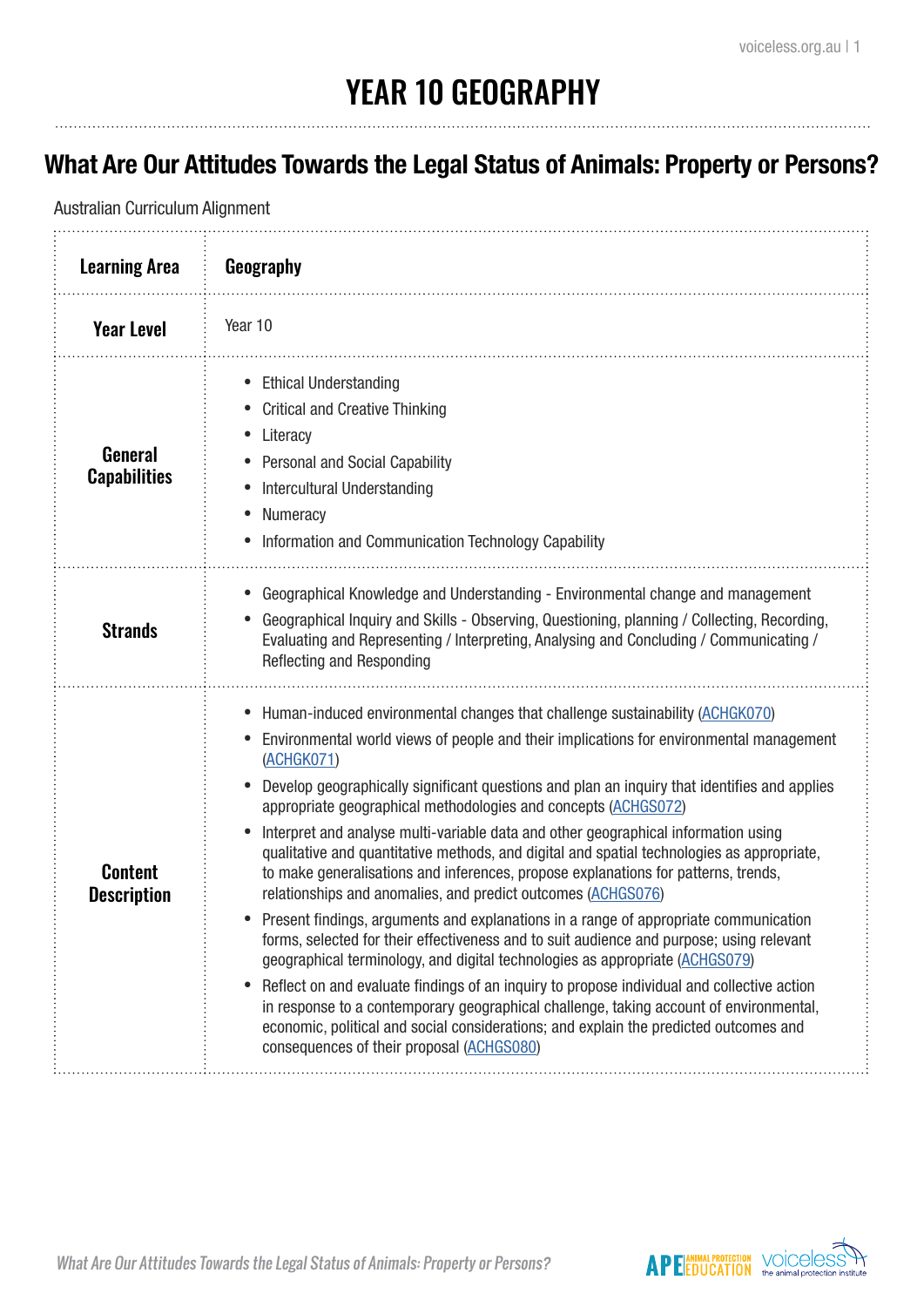| <b>Elaborations</b>                            | (ACHGK070)<br>Evaluating the concept of ecosystem services and the importance of these services for<br>sustainability of biodiversity<br>(ACHGK071)<br>Describing the role of people's environmental world views (for example, human-centred and<br>earth-centred) in different attitudes and approaches towards environmental management<br>(ACHGS072)<br>Developing questions of geographical significance about an area of focus in the<br>geographical knowledge and understanding strand<br>(ACHGS076)<br>Constructing computer-generated tables, graphs, maps and diagrams to analyse data<br>(ACHGS079)<br>Constructing a logical argument, supported by evidence (for example, accounting for<br>observed patterns in wellbeing at the local, national and global scales), and responding to<br>questions<br>(ACHGS080)<br>Reflecting on the role of personal values and attitudes in influencing their responses to<br>situations including goals (for example, environmental protection) |
|------------------------------------------------|----------------------------------------------------------------------------------------------------------------------------------------------------------------------------------------------------------------------------------------------------------------------------------------------------------------------------------------------------------------------------------------------------------------------------------------------------------------------------------------------------------------------------------------------------------------------------------------------------------------------------------------------------------------------------------------------------------------------------------------------------------------------------------------------------------------------------------------------------------------------------------------------------------------------------------------------------------------------------------------------------|
| Cross-<br><b>Curricular</b><br><b>Priority</b> | <b>Sustainability</b><br><b>World Views</b><br>$0.5$ - World views are formed by experiences at personal, local, national and global levels, and are<br>linked to individual and community actions for sustainability.                                                                                                                                                                                                                                                                                                                                                                                                                                                                                                                                                                                                                                                                                                                                                                             |

**Acknowledgments:** This Australian Curriculum alignment statement is based on the Australian Curriculum, Assessment and Reporting Authority (ACARA) materials, which are licensed under [CC BY 4.0](https://creativecommons.org/licenses/by/4.0). The material has been modified from the [Australian Curriculum website](http://www.australiancurriculum.edu.au) (accessed April 2018).



What Are Our Attitudes Towards the Legal Status of Animals: Property or Persons?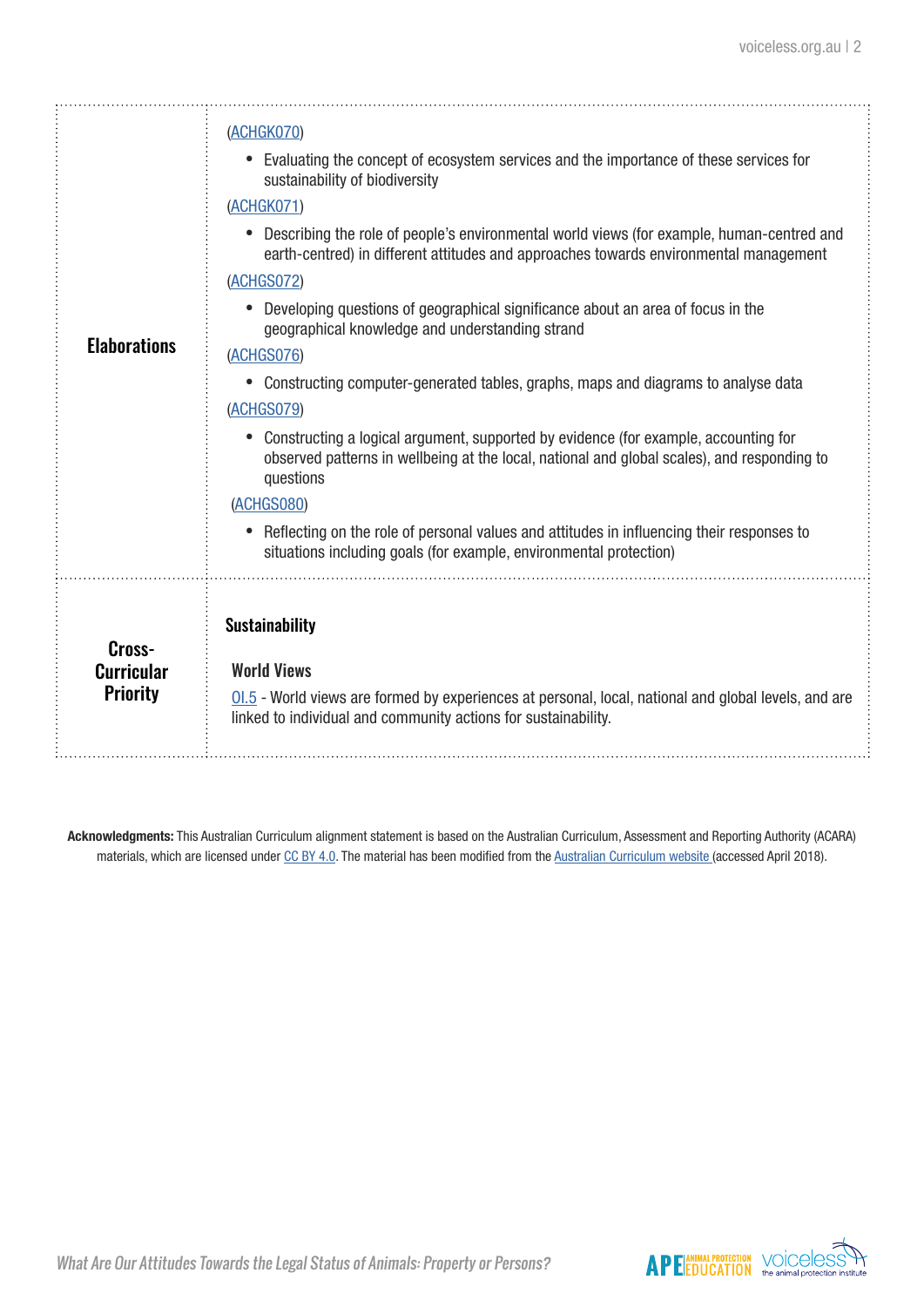## YEAR 10 ENGLISH

#### **Are Humans Able to Measure Animal Cognitive Capacities?**

| <b>Learning Area</b>                 | <b>English</b>                                                                                                                                                                                                                                                                                                                                                                                                                                                                                                                                                                                                                                                                                                                                                                                                                                                                                                                                                                 |
|--------------------------------------|--------------------------------------------------------------------------------------------------------------------------------------------------------------------------------------------------------------------------------------------------------------------------------------------------------------------------------------------------------------------------------------------------------------------------------------------------------------------------------------------------------------------------------------------------------------------------------------------------------------------------------------------------------------------------------------------------------------------------------------------------------------------------------------------------------------------------------------------------------------------------------------------------------------------------------------------------------------------------------|
| <b>Year Level</b>                    | Year 10                                                                                                                                                                                                                                                                                                                                                                                                                                                                                                                                                                                                                                                                                                                                                                                                                                                                                                                                                                        |
| General<br><b>Capabilities</b>       | Literacy<br>$\bullet$<br><b>Ethical Understanding</b><br><b>Critical and Creative Thinking</b><br><b>Personal and Social Capability</b><br>Information and Communication Technology Capability                                                                                                                                                                                                                                                                                                                                                                                                                                                                                                                                                                                                                                                                                                                                                                                 |
| <b>Strands</b>                       | Language - Language for Interaction<br>Literature - Responding to Literature / Creating Literature / Interpreting, Analysing,<br>Evaluating<br><b>Literacy - Creating Texts</b>                                                                                                                                                                                                                                                                                                                                                                                                                                                                                                                                                                                                                                                                                                                                                                                                |
| <b>Content</b><br><b>Description</b> | Understand that people's evaluations of texts are influenced by their value systems, the<br>context and the purpose and mode of communication (ACELA1565)<br>Evaluate the social, moral and ethical positions represented in texts (ACELT1812)<br>Create imaginative texts that make relevant thematic and intertextual connections with other<br>texts (ACELT1644)<br>Identify and analyse implicit or explicit values, beliefs and assumptions in texts and how<br>these are influenced by purposes and likely audiences (ACELY1752)<br>Create sustained texts, including texts that combine specific digital or media content, for<br>imaginative, informative, or persuasive purposes that reflect upon challenging and complex<br>issues (ACELY1756)<br>Review, edit and refine students' own and others' texts for control of content, organisation,<br>sentence structure, vocabulary, and/or visual features to achieve particular purposes and<br>effects (ACELY1757) |

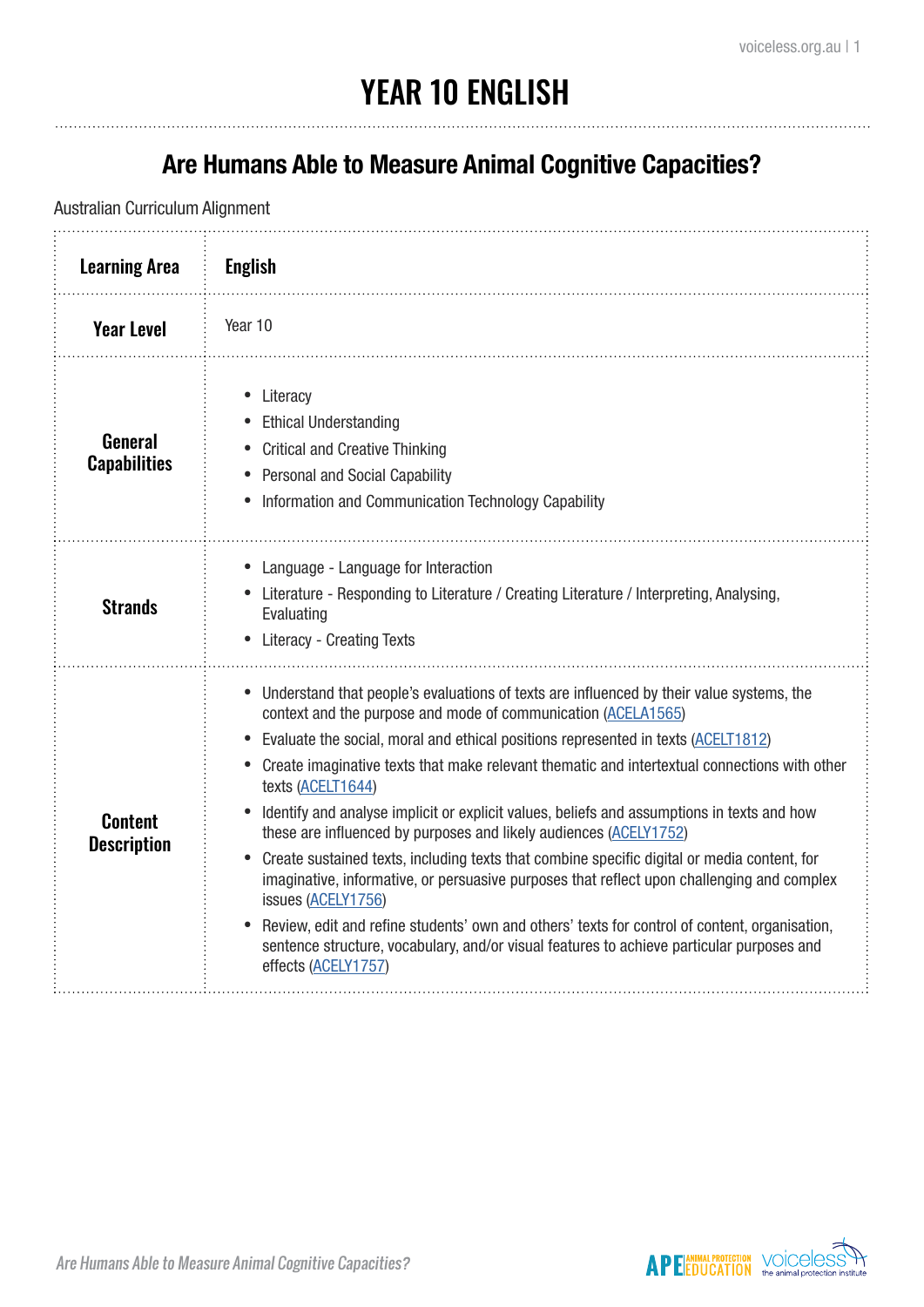|                                                | (ACELA1565)                                                                                                                                                                                                                                                                                                                                          |
|------------------------------------------------|------------------------------------------------------------------------------------------------------------------------------------------------------------------------------------------------------------------------------------------------------------------------------------------------------------------------------------------------------|
|                                                | Considering whether ethical judgments of good, bad, right or wrong are absolute or relative<br>through consideration of texts with varying points of view and through discussion with<br>others                                                                                                                                                      |
|                                                | (ACELT1812)                                                                                                                                                                                                                                                                                                                                          |
|                                                | Identifying and analysing ethical positions on a current issue debated in blogs or online<br>discussion forums, including values and/or principles involved and the strengths and<br>weaknesses of the position in the context of the issue                                                                                                          |
|                                                | (ACELT1644)                                                                                                                                                                                                                                                                                                                                          |
|                                                | Creating texts that refer to themes or make particular connections to texts, for example<br>$\bullet$<br>writing crime fiction or romance short stories                                                                                                                                                                                              |
| <b>Elaborations</b>                            | (ACELY1752)                                                                                                                                                                                                                                                                                                                                          |
|                                                | Skim reading sections of a persuasive text to identify the main contention, key arguments in<br>linked paragraphs and supporting evidence in order to locate points for building rebuttal or<br>counter argument                                                                                                                                     |
|                                                | (ACELY1756)                                                                                                                                                                                                                                                                                                                                          |
|                                                | Presenting a structured argument by providing a statement of the major perspectives or<br>concerns relating to an issue; previewing the structure of arguments; structuring the text to<br>provide a major point for each paragraph with succinct elaboration, and concluding with a<br>summary of the main issues or recommendations in an argument |
|                                                | (ACELY1757)                                                                                                                                                                                                                                                                                                                                          |
|                                                | Reflecting on, critiquing and refining students' own texts prior to publishing for an authentic<br>$\bullet$<br>audience, such as uploading a movie to a website, contributing to an anthology, writing texts<br>appropriate for the workplace, or delivering a presentation                                                                         |
|                                                | <b>Sustainability</b>                                                                                                                                                                                                                                                                                                                                |
|                                                |                                                                                                                                                                                                                                                                                                                                                      |
| Cross-<br><b>Curricular</b><br><b>Priority</b> | <b>World Views</b>                                                                                                                                                                                                                                                                                                                                   |
|                                                | $\underline{\text{01.5}}$ - World views are formed by experiences at personal, local, national and global levels, and are<br>linked to individual and community actions for sustainability.                                                                                                                                                          |
|                                                | <b>Futures</b>                                                                                                                                                                                                                                                                                                                                       |
|                                                | $01.7$ - Actions for a more sustainable future reflect values of care, respect and responsibility, and<br>require us to explore and understand environments.                                                                                                                                                                                         |
|                                                |                                                                                                                                                                                                                                                                                                                                                      |

**Acknowledgments:** This Australian Curriculum alignment statement is based on the Australian Curriculum, Assessment and Reporting Authority (ACARA) materials, which are licensed under [CC BY 4.0](https://creativecommons.org/licenses/by/4.0). The material has been modified from the [Australian Curriculum website](http://www.australiancurriculum.edu.au) (accessed April 2018).

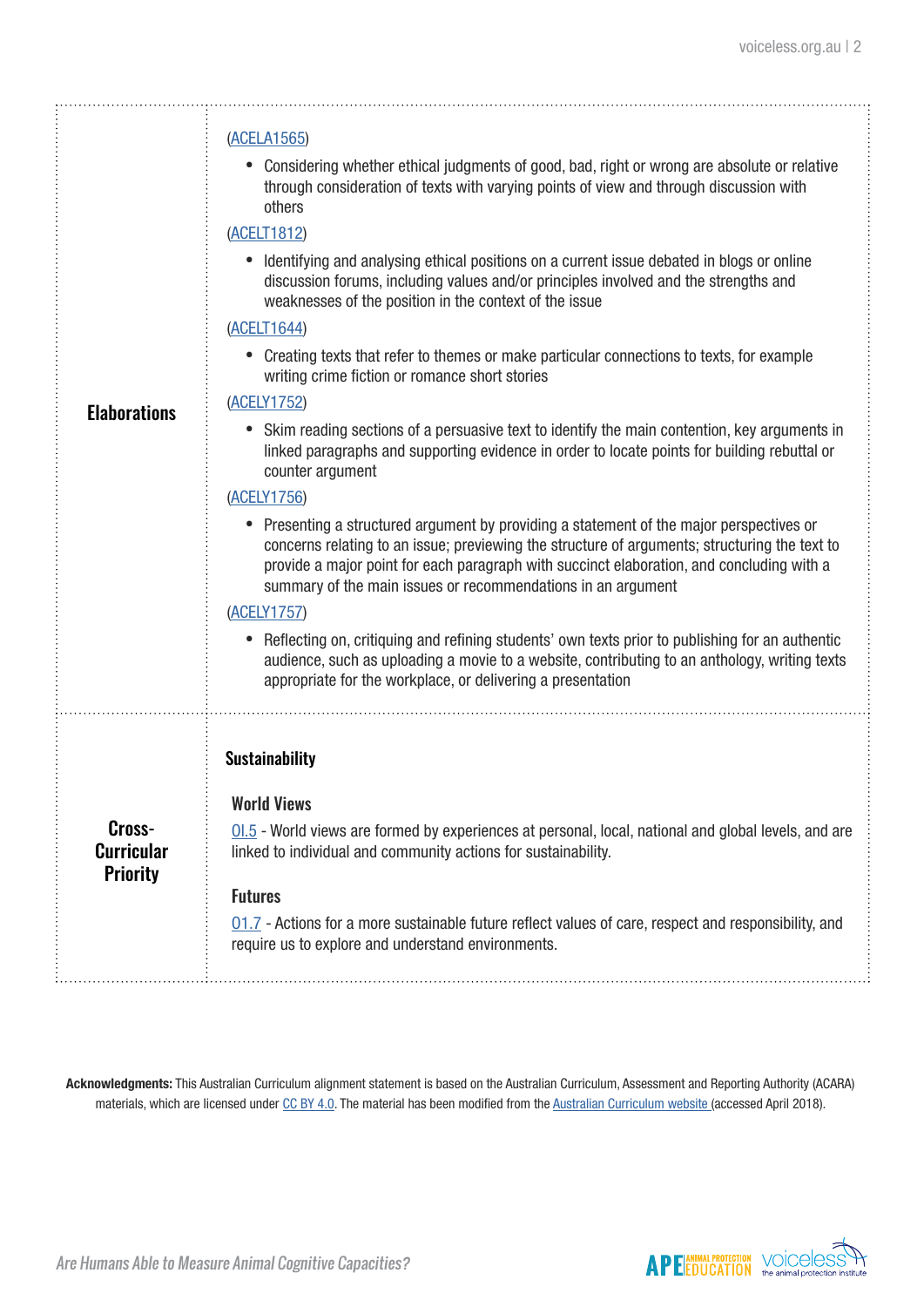## YEAR 10 GEOGRAPHY

#### **Animals: Property or Persons?**

| <b>Learning Area</b>                 | Geography                                                                                                                                                                                                                                                                                                                                                                                                                                                                                                                                                                                                                                                                                                                                                                                                                                                                                                                                                                                                                                       |
|--------------------------------------|-------------------------------------------------------------------------------------------------------------------------------------------------------------------------------------------------------------------------------------------------------------------------------------------------------------------------------------------------------------------------------------------------------------------------------------------------------------------------------------------------------------------------------------------------------------------------------------------------------------------------------------------------------------------------------------------------------------------------------------------------------------------------------------------------------------------------------------------------------------------------------------------------------------------------------------------------------------------------------------------------------------------------------------------------|
| <b>Year Level</b>                    | Year 10                                                                                                                                                                                                                                                                                                                                                                                                                                                                                                                                                                                                                                                                                                                                                                                                                                                                                                                                                                                                                                         |
| General<br><b>Capabilities</b>       | <b>Ethical Understand</b><br><b>Critical and Creative Thinking</b><br>Literacy<br><b>Interpersonal Capability</b>                                                                                                                                                                                                                                                                                                                                                                                                                                                                                                                                                                                                                                                                                                                                                                                                                                                                                                                               |
| <b>Strands</b>                       | Geographical Knowledge and Understanding - Environmental Change and Management<br>Geographical Inquiry and Skills - Observing, Questioning, Planning / Collecting, Recording,<br>Evaluating and Representing / Interpreting, Analysing and Concluding / Communicating /<br>Reflecting and Responding                                                                                                                                                                                                                                                                                                                                                                                                                                                                                                                                                                                                                                                                                                                                            |
| <b>Content</b><br><b>Description</b> | Human-induced environmental changes that challenge sustainability (ACHGK070)<br>Environmental world views of people and their implications for environmental management<br>(ACHGK071)<br>Evaluate sources for their reliability, bias and usefulness and select, collect, record and<br>organise relevant geographical data and information, using ethical protocols, from a range of<br>appropriate primary and secondary sources (ACHGS073)<br>Present findings, arguments and explanations in a range of appropriate communication<br>forms, selected for their effectiveness and to suit audience and purpose; using relevant<br>geographical terminology, and digital technologies as appropriate (ACHGS079)<br>Reflect on and evaluate findings of an inquiry to propose individual and collective action<br>in response to a contemporary geographical challenge, taking account of environmental,<br>economic, political and social considerations; and explain the predicted outcomes and<br>consequences of their proposal (ACHGS080) |